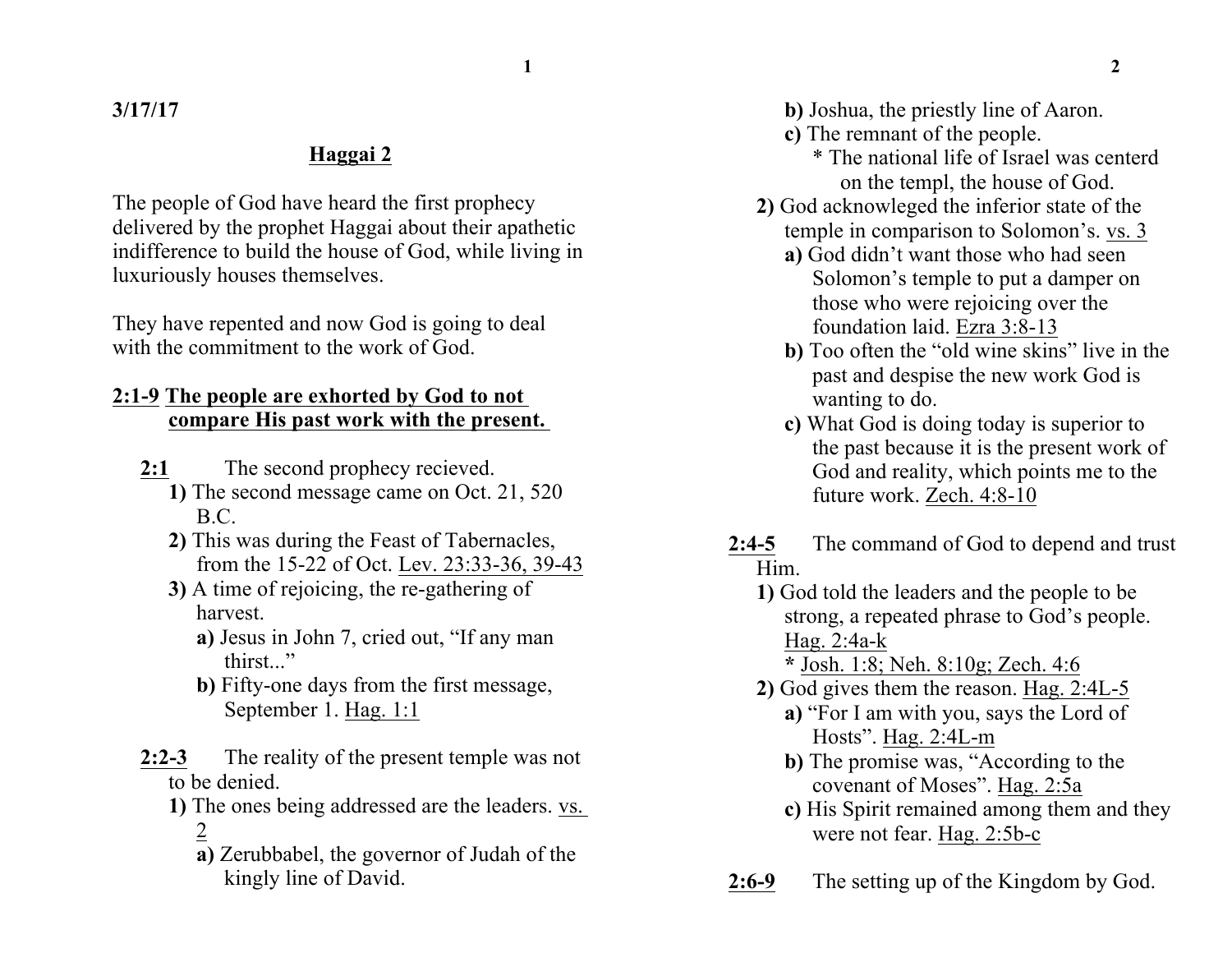- **1)** The Lord will shake heaven and earth, the sea and dry land. vs. 6
	- **a)** The text is quoted in Hebrews in reference to Mount Sinai. Heb. 12:26
	- **b**) But the next verse mentions the shaking of Haggai mentions during the tribulation time, "Yet once more," indicates the removal of those things that are being shaken, as of things that are made, that the things which cannot be shaken may remain." Heb. 12:27
		- \* To the point that not an Island or mountain were found. Rev. 6:12-13; 8:5; 11:13; 16:18-20
- **2)** God will shake the all nations. vs. 7a
	- **a)** This is at the Second Coming at the battle of Armegeddon. Ps. 2; Rev. 19:15-19
	- **b**) There will be an attack on Israel by Russian and God will destroy  $5/6<sup>th</sup>$  of the invading army, according to the KJV. Ezk. 38-39
	- **c)** The Rapture and the appearance of the Anti-Christ will take place symaltaneously when this battle occures for the weapons will be used by Isreal for fuel the next seven years of the Tribulation. Ezk. 39:9
- **3)** The nations shall come to the Desire of the Nations. vs. 7b
	- **a)** Many take "the Desire of all Nations" in captial letters to refers to the Messiah and the temple in the context.
- **\*** This is the Jewish accepted interpretation and the most common believed, but the Messiah has never been the desire of all nations, not even will this be in the Kingdom Age, He rules with a rod of iron, sin and death is still present.
- **b)** Others like the lated J.Vernon MeGee take this to refer to the silver and gold of verse 8.
	- **1))** The word desire is singular and "come" plural, so they interpret it to mean the desire of the nations for the silver and gold in verse 8.
	- **2))** The Gentiles will bring their riches to Jerusalem in the Millennium. Is. 60:5
- **4)** God is going to fill the temple of the Kingdom with glory, says the LORD of hosts." vs. 7c-d
	- **a)** Jesus came the first time in inferior glory having divested Himself of His glory and was rejected. Phil. 2
	- **b)** Jesus will return in great glory with His angels and church to set up the Kingdom.
	- **c)** Jesus will be the very glory of the Millennial temple.
	- **d)** Jesus will rule with a rod of iron, the Captain of the armies of heaven.
- **5)** The wealth completely belongs to God. vs. 8 **\*** All the silver and gold is God's.
- **6)** The glory of the Kingdom Temple and peace to Jerusalem.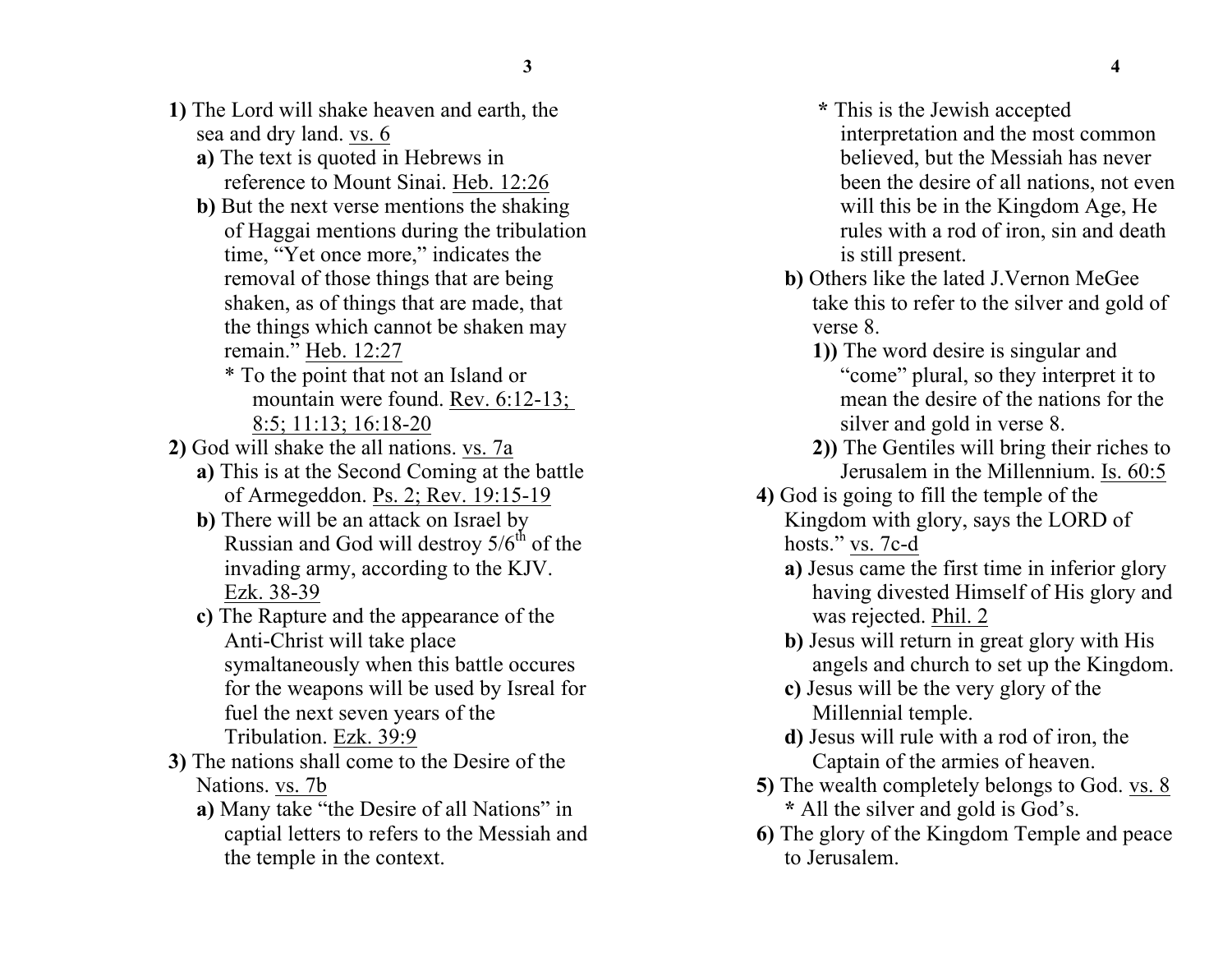- **5 6**
- **a)** The latter temple, the one in the Millenniam will excel all the former, the one built by Solomon and Herod's which was based on Zerubabbel's.
	- **\*** The one in the Tribulation is the Anti-Christ temple. Ezk. 40-48
- **b)** In "this place" Jerusalem God will give peace.
- **c)** The Lord of Host is the One doing all of this, as He is mention four times, once in each verse! vs. 6-9

## **2:10-14 The reproof of God to the people for their unholiness.**

- **2:10** The third prophecy received.
	- **1)** The third message came on Dec. 24, 520 B. C**.**
	- **2)** Two months and twentyu-three days after the after the second message, three months and 23 days after the first. Hag. 1:1; 2:10
- **2:11-13** The Law of holiness and ceremonial purity. Lev. 6:27-30; 11:24-28; 22:4-7; Num. 19:11-22
	- **\*** Two questions.
	- **1)** Will something be holy touches something common, will it make it holy by touching it? No! vs. 12
		- **a)** Each person must seek and walk in holiness themselves, you do not become holy by hanging around people who are living in a holy manner.
- **b)** A virgin does not transfer her virginity to a non-virgin.
- **2)** Will something be defiled by a dead body, defile something by touching it? Yes! vs. 13
	- **a)** It is much easier to become defiled than clean, unholiess is more contageous than holiness!
	- **b)** A godly person that hangs out with those that are not, will begin to be defiled mentally and sooer of later become like them!
	- **c)** The entire law in the book of Leviticus centers on holiness with key words and phrases for God is holy.
		- **1))** The word "Holy" is found 83 times and 131 times with its' cognates.
		- **2))** The words clean and unclean with cognates and contrast 186 times.
		- **3))** The word "atonement" about 48 times or so.
		- **4))** The Lord said "To Aaron and his sons", "To Moses and Aaron" and "To Moses" about 62 times.
			- \* Lev. 6:9, 25; 8:1-2; 11:1; 13:1; 15:1
		- **5))** "You shall be holy, "I the Lord your God am holy", "I am the Lord".
		- **6))** word blood 93 times.
		- **7))** The word atonement 52 times.
		- **8))** The words offering and sacrifices 91 times.
		- **9))** Key verse, relates to the life of the life given as the atonement of sin. Lev. 17:11, 14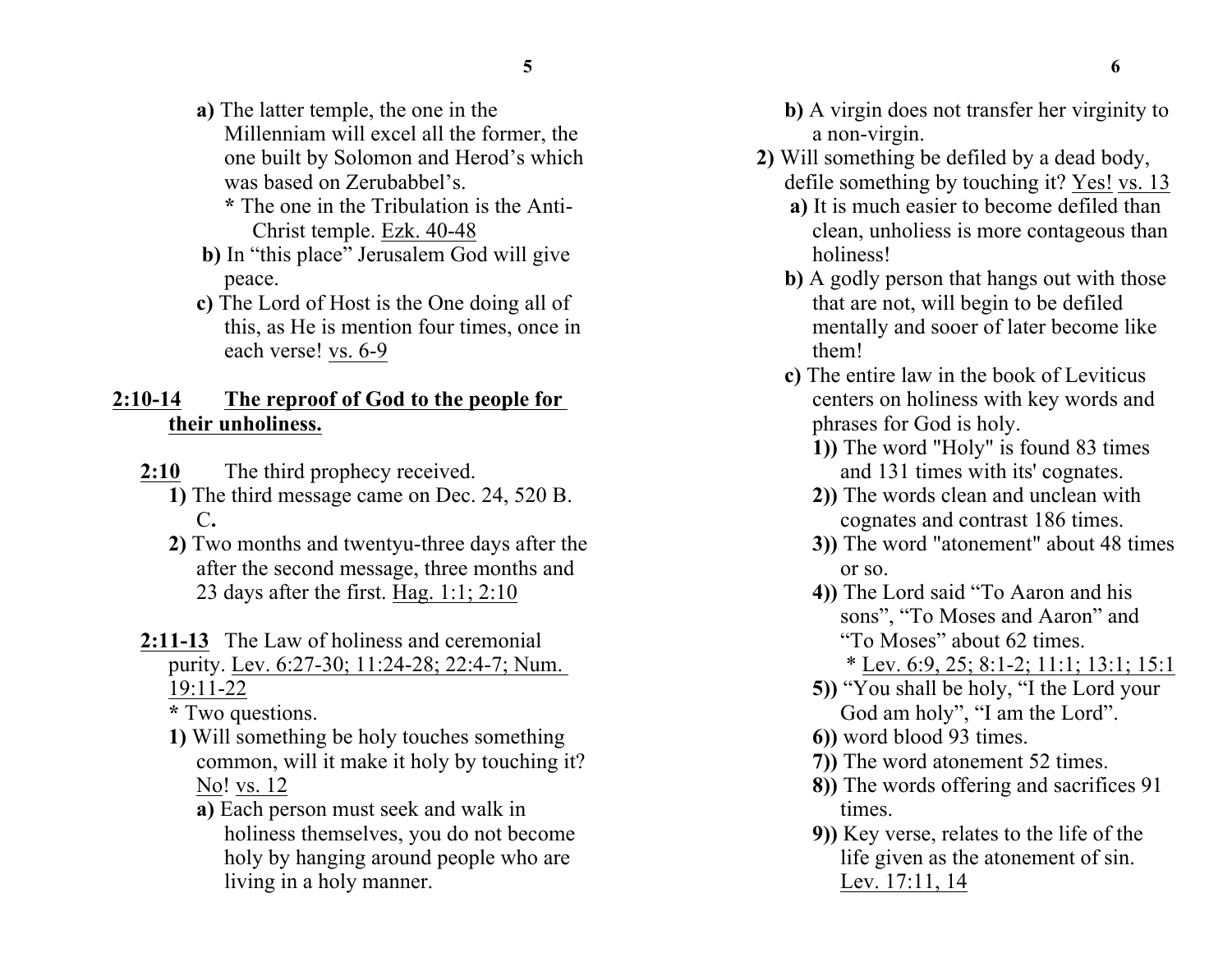- **10))** Holiness and sanctification. 1Cor. 3:17; 6:17-19; 1Thess. 4:1-7; 2Pet. 3:11
- **2:14** The prophet makes the practiclar application to the people of God.
	- **1)** God said, so is the people and nation, they have become defiled and need cleansing for God to accept the work of their hand and their offerings.
	- **2)** The principle of God's government is holiness!
- **2:15-19** The declaration of God to bless the people in view of their repentance.
	- **1)** God challenged them to mark the megar harvest and blessing prior to the work on the temple from that very day forwards. vs. 15
	- **2)** Consider the lack of blessing prior to the foundation of the temple. Hag. 2:16-17; 1:5 vs. 15
		- \* God was starting a new work and period.
	- **3)** Consider frm the foundation of the temple**.** Hag. 2:18-19
		- **a)** From Dec. 24 God declared His divine initiation to bless their obedience through their repentance and proclaimed a period of divine transition**.** Hag. 2:15-19
		- **b)** The megar harvest in the past. vs. 19

## **2:20-23 The promise to Zerubabbel in the last days.**

- **2:20** The fourth prphecu received.
	- **\*** The message came in the same day as the third message, on Dec. 24, 520 B. C. Hag. 2:20
- **2:21-23** The nature of the message is the last days prior to the Kingdom.
	- **1)** The message is addressed to Zerubbabel. vs.  $21a-b$
	- **2)** The time is the Great-Tribulation. vs. 21c-22
		- **a)** Certainly the fall of the Persia empire through the Rome empire is implied, encompassing part of the "time of the Gentiles".
		- **b**) But the prophecy goes beyond the near future to the far or long-term fulfillment of the final ten nation confederacy that will turn over their power and authority to the Anti-Christ, along with the mother of harlots, the Catholic Church of Rome. Rev. 17-19
	- **3)** The emphasis is "In that day". Hag. 2:23
		- **a)** Zerubbabel will be God's servant.
			- **1))** Two witnesses usually are proposed to be Enoch-Elijah, Elijah-Moses, but God promises Zerubabbel will have a work in the last day.
			- **2))** He could be another possibility!
		- **b)** Zerubbabel will be made like a signet ring.
			- **1))** A sign of son ship, ownership.
			- **2))** A sign of authority.
			- **3))** A sign of honor.